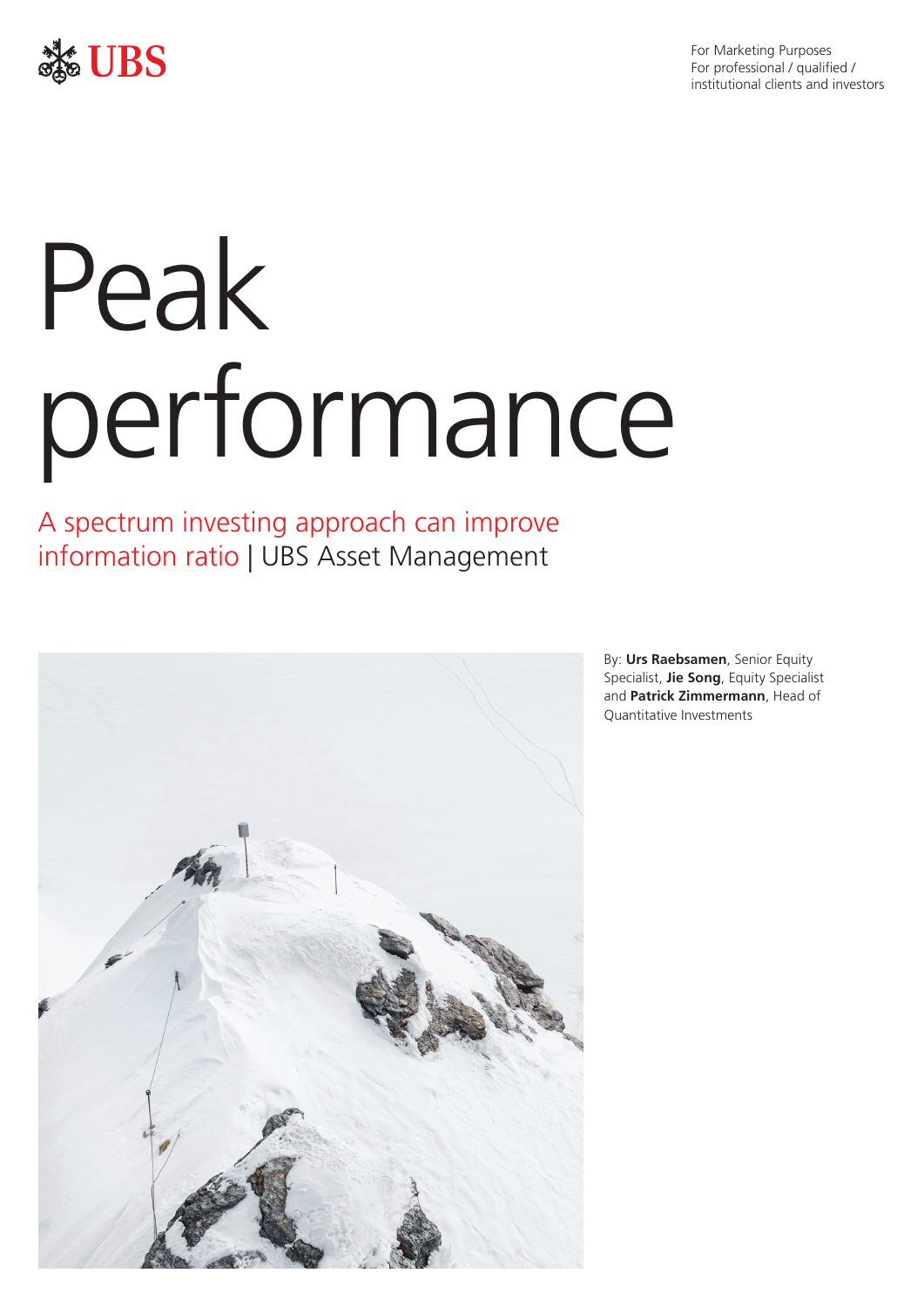# Rethinking core-satellite strategies

- Equity asset allocators who are seeking outperformance at a moderate relative risk often use a so-called core-satellite approach, investing the majority of assets in passive strategies that replicate market capitalization-weighted indices, with a smaller allocation to a high active risk (HAR) strategy with high expected outperformance.
- Our analysis of returns over the last 15 years of enhanced, or low active risk (LAR) strategies and HAR strategies supports the approach of reallocating a portion of passive market-cap indexed equity holdings to an LAR allocation while maintaining an HAR allocation.
- This "spectrum" approach to investing may provide the most efficient way to realize better risk-adjusted relative returns.
- UBS Asset Management recommends a multi-factor approach, which tends to perform in a variety of market environments.

Equity asset allocators have to juggle a number of objectives. Chief amongst them are the goals of generating superior after-cost relative returns and keeping relative risk low, two goals that are not entirely compatible.

Many asset allocators try to address this concern with a so-called core-satellite approach, dividing their equity allocation into two main categories: The majority of the funds are invested passively to replicate broad market indices and achieve market returns at low relative risk and low cost. A smaller portion – the satellite – is invested in highly active strategies (HAR) with high relative risk and high expected outperformance.

This approach may rest on a critical and perhaps mistaken assumption: That HAR strategies on average use their risk budgets more efficiently and produce higher risk-adjusted returns than low active risk (LAR) strategies and therefore, there is no benefit to the overall portfolio from diversifying across the active risk spectrum of passive, LAR and HAR strategies. Our research indicates this assumption is incorrect, and that particularly for an asset allocator with an overall tracking error budget of between 1% and 3%, adding LAR strategies with moderate tracking error may result in higher information

ratios for the overall portfolio than core-satellite strategies that rely entirely on HAR to generate alpha. We recommend adding LAR strategies to the equity portfolio rather than an over-reliance on pure passive strategies and thus combine passive, LAR and HAR for better results.

#### **Seeking alpha at moderate levels of relative risk**

In their 2003 paper "A Spectrum Approach to Active Risk Budgeting," Andrew Alford, Robert C Jones and Kurt D Winkelmann noted that institutional investors gravitated to a core-satellite approach that paired a large allocation to passive strategies with a smaller HAR allocation with the goal of hitting "an active risk target that lies somewhere in the middle."1 They concluded it would have been far more effective to diversify the active risk budget across a range of LAR and HAR strategies. To demonstrate, they analyzed 12 years of HAR and LAR strategy performance compared to the S&P 500 benchmark from 1989 – 2001. They found that HAR strategies had a median active return just one basis point higher than LAR, at 53 bps for HAR compared to 52 bps for HAR strategies during the time period studied. LAR strategies produced better information ratios, at a median of 0.28, compared to 0.07 for HAR.<sup>2</sup>

<sup>1</sup> Andrew Alford, Robert C. Jones, and Kurt D. Winkelmann, "A Spectrum Approach to Active Risk Budgeting," The Journal of Portfolio Management, Fall 2003, 30 (1), 49-60.

<sup>2</sup> Ibid, p 51.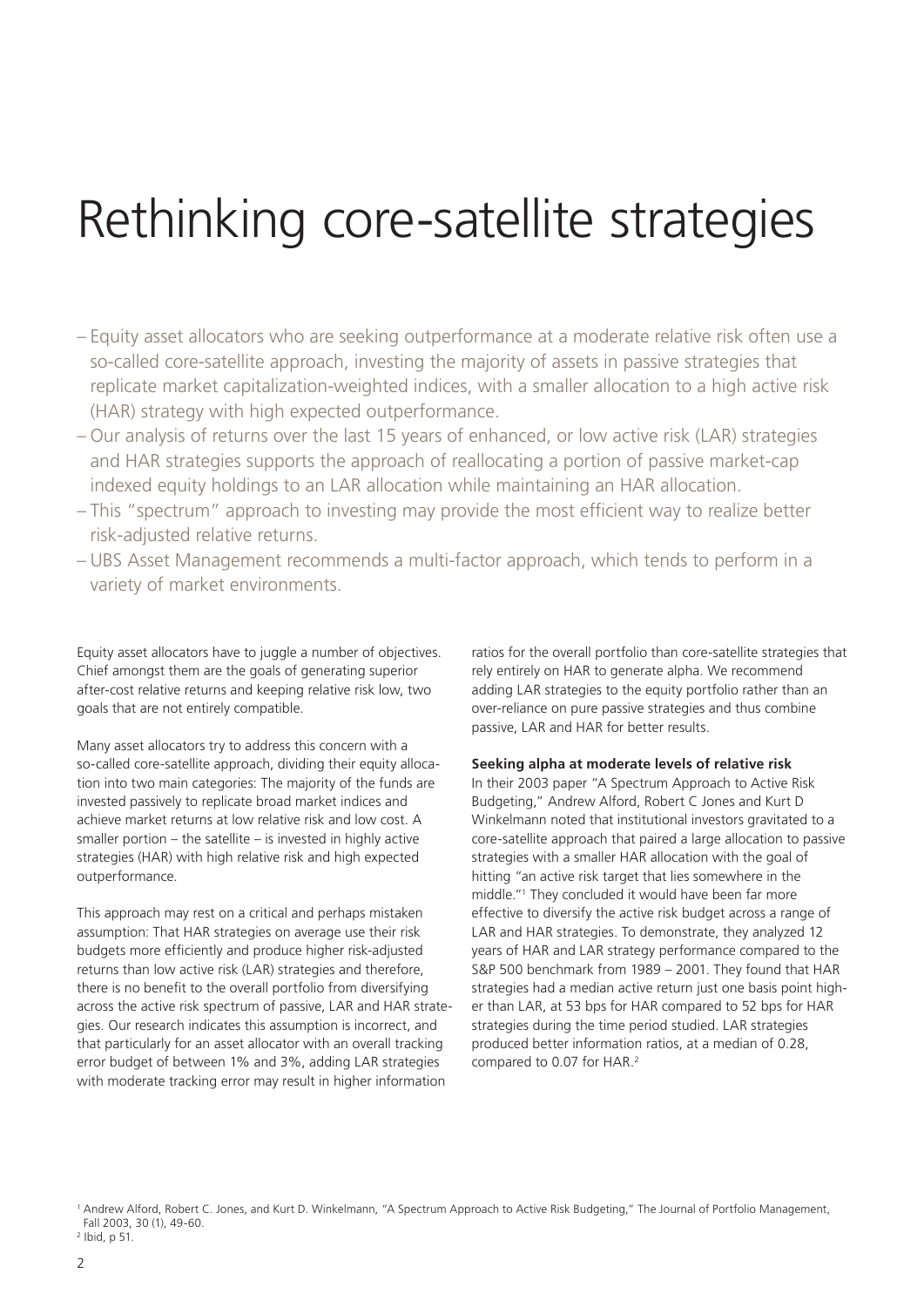# **Is the spectrum approach the most efficient route to maximize information ratio in all markets?**

The UBS Asset Management Quantitative Investments team decided to look at more recent performance data over a variety of equity market scenarios over the last 15 years, including the Global Financial Crisis, to clarify the relative performance of HAR and LAR strategy investing in all market scenarios.

Our evaluation used the following parameters:

- Using a 36-month investment horizon over a 15-year total investment history, we compare the realized relative performance and active risk at the end of each 36-month period.
- Active portfolios (HAR and LAR) comprise three portfolios of the pure active and the enhanced strategy group, respectively, each equally-weighted at the beginning of the period. Based on our experience, many institutional investors apply a multi-manager approach to asset allocation. Too few subportfolios would increase lump risk while too many would produce a profile that is too close to the market average. Three seems to us the ideal amount of subportfolios to balance both objectives.
- Should one of the three strategies in any of the groups be closed, for instance due to poor performance, the allocation of this strategy is equally redistributed to the remaining two strategies. If two strategies are closed, the weights are redistributed to the remaining strategy. If all strategies are closed, the entire allocation goes to the passive investment.
- The combination of passive investment and HAR portfolio is called a core-satellite approach while the combination of passive investment, HAR and LAR portfolios is called a spectrum approach.

#### **Is the core-satellite approach efficient? – Comparison of pure active strategies (HAR) versus enhanced strategies (LAR)**

Our team examined 15 years' worth of monthly returns<sup>3</sup> of Global Equity strategy managers applying various approaches and differing tracking error budgets during the period between July 2002 and June 2017. The available universe comprises 379 strategies that published returns at some point during the period of our review, of which 240 were still active at the end of June 2017.



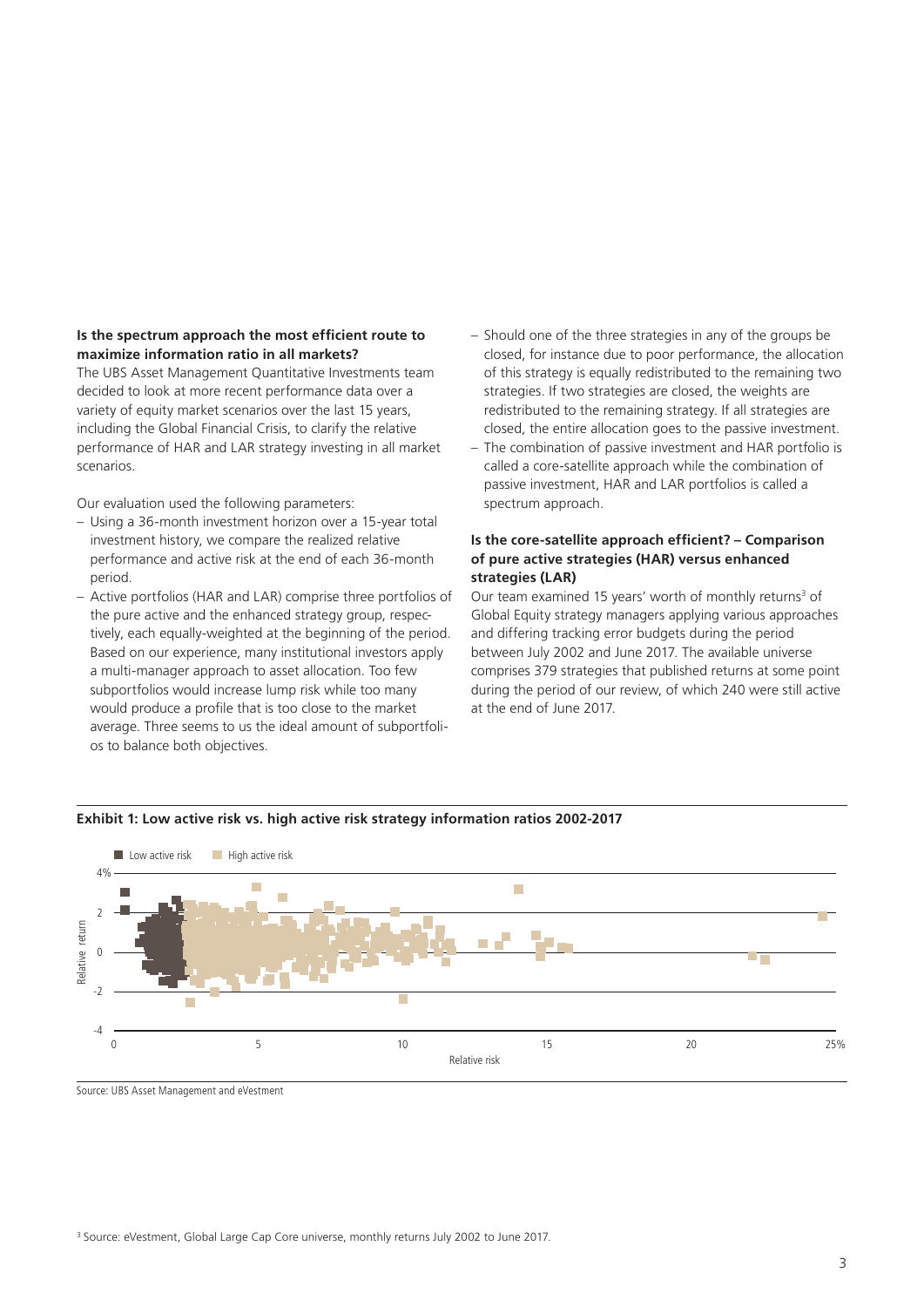If only asset allocators could see into the future, they could pick the HAR and LAR strategies that would go on to have the best performance over the investment horizon, which would significantly improve outcomes.

We divided the universe into three categories: passive, defined as those with a tracking error up to 0.3%; LAR, which we defined as those with a tracking error between 0.3% and 2.5% calculated against the MSCI World index; and HAR, which consisted of those with a tracking error of more than 2.5%.4 Because tracking error is calculated versus the MSCI World, a non-market cap index is unlikely to be LAR.

We first analyzed which category of strategies historically exhibited better risk-adjusted relative returns by comparing the annualized information ratios for five periods between July 2002 and June 2017, each consisting of 36 months. In order to mitigate survivorship bias, we include strategies that were closed within the 3-year period if they had up to 12 months return history. Strategies with fewer than 12 months returns were excluded as a low number of observations could lead to distorted tracking errors. That said, survivorship bias should not have an adverse effect on the validity of this study as it would tend to affect all types of strategies in an unbiased fashion.

Passive strategies should by definition achieve an information ratio near zero, so we will leave passive strategies out of our comparison for now. As for non-passive strategies, over the five periods tested, LAR strategies exhibited a superior average information ratio of 0.413 overall compared to an average information ratio of 0.308 for HAR strategies. The median indicates a similar conclusion with 0.402 for LAR and 0.306 for HAR strategies, respectively. Exhibit 1 plots the various strategies' information ratios for the two groups and graphically illustrates that LAR strategies on average exhibit higher information ratios than pure active strategies. Both LAR and HAR exhibited outperformance on average and LAR strategies' higher information ratios are primarily due to their lower relative risk. All results shown are gross of fees.

#### **What does skill have to do with it? Testing a variety of skill assumptions**

If only asset allocators could see into the future, they could pick the HAR and LAR strategies that would go on to have the best performance over the investment horizon, which would significantly improve outcomes. Instead, many allocators look at past performance to help them choose. This method of manager selection, as introduced by Cagan (1956)<sup>5</sup> and Friedman (1957),<sup>6</sup> generally goes by the name Adaptive Expectations, and is well accepted as a sound approach.

We also tested a 'high skill' scenario in our model portfolios, which assumes the asset allocator was capable of selecting in advance the top-performing strategies of the following 36 months. We achieved this high skill selection by calculating the returns and active risks for all HAR and LAR strategies that had a track record between July 2014 and June 2017, ranking them according to their information ratio. Only strategies with top quartile information ratios were eligible for inclusion in the

Chicago) 25-117

<sup>4</sup> Tracking error is calculated ex post over 3 years with monthly data.

<sup>5</sup> Cagan P., 1956, The monetary dynamics of inflation, in: M. Friedman, ed., Studies in the quantity theory of money (University of Chicago Press,

<sup>6</sup> Friedman, M., 1957, Theory of the consumption function (Princeton University Press, Princeton).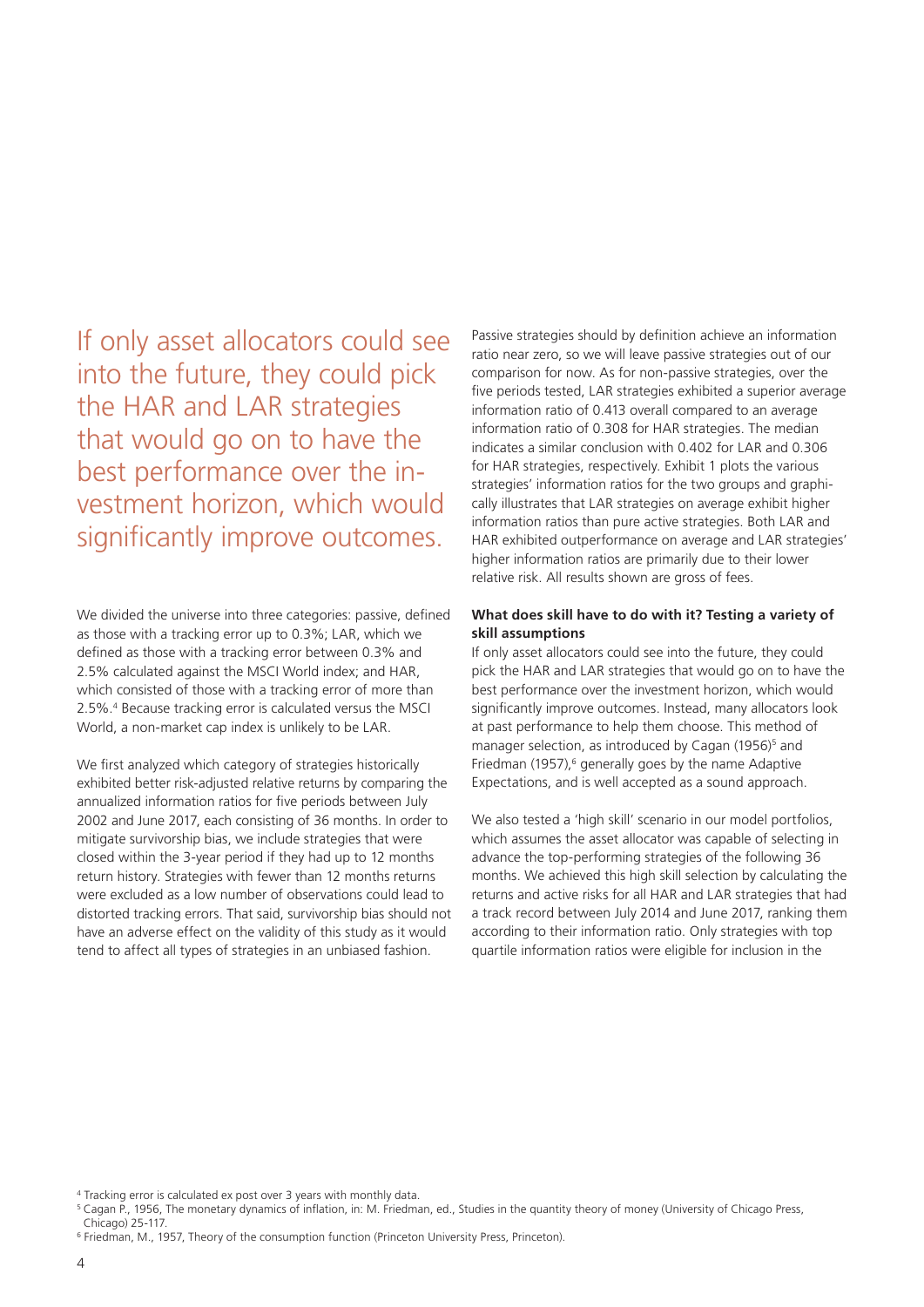high skill core-satellite and spectrum portfolios. Within HAR strategies, the top quartile consisted of the best-performing 46 out of the total universe of 186 strategies. Within LAR strategies, it was 13 out of 53 strategies.

Under the Adaptive Expectations scenario, we used past performance as an indicator for future performance. Therefore, we identified strategies in the top information ratio quartile for the period of July 2011 to June 2014 to include in model portfolios for the period of July 2014 to June 2017. Within HAR strategies, we have 43 (41) out of 172 (142) to choose from, while it is 11 (11) out of 46 (37) for LAR strategies.<sup>7</sup> The number of eligible strategies is lower than with High Skill, as some strategies that had performed well from 2011 to 2014 (test period 1) might have performed poorly and were closed in the performance evaluation period from 2014 to 2017 and were therefore excluded from the sample. In this test, both periods – 2011 to 2014 and 2014 to 2017 – were bull markets. We conducted another test using time periods where there was a regime shift between the strategy selection and the evaluation period. For this scenario, we used July 2005 to June 2008 (test period 2) to select the top quartile strategies and ran the portfolios for the period of July 2008 to June 2011, covering the Global Financial Crisis. Within HAR strategies, we have 29 (27) out of 117 (107) to choose from, while it is 8 (7) out of 31 (28) for LAR strategies.<sup>8</sup>

We then calculated an efficient frontier for asset allocators who consider the core-satellite approach and for asset allocators who consider spectrum approach, both under the assumption of High Skill and Adaptive Expectations – in the latter case for 2 periods, in order to cover different market regimes – leading to six scenarios in total.

For each scenario, the starting point is the same. Both HAR and LAR subportfolios are built by randomly drawing three strategies from their respective investment universe. In order to smooth results and avoid outliers potentially leading to false conclusions, we repeated this process many times. For the core-satellite scenarios, we constructed 100 portfolios, derived from combining the passive benchmark with 100 randomly generated HAR subportfolios (1x100). For the spectrum scenarios, we built 5,000 portfolios, derived from combining the passive benchmark with 100 randomly generated HAR subportfolios and 50 randomly generated LAR subportfolios (1x100x50). As the next and last step, we optimized each portfolio, maximizing the relative return for a given active risk level, and calculated again the average outperformance within each of the scenarios for various realized active risk levels. These optimizations led to efficient frontiers for all six of the aforementioned scenarios.

Under the Adaptive Expectations scenario, we used past performance as an indicator for future performance.

<sup>7</sup> Numbers in brackets refer to the strategies that were still active at end of June 2017. <sup>8</sup> Numbers in brackets refer to the strategies that were still active at end of June 2011.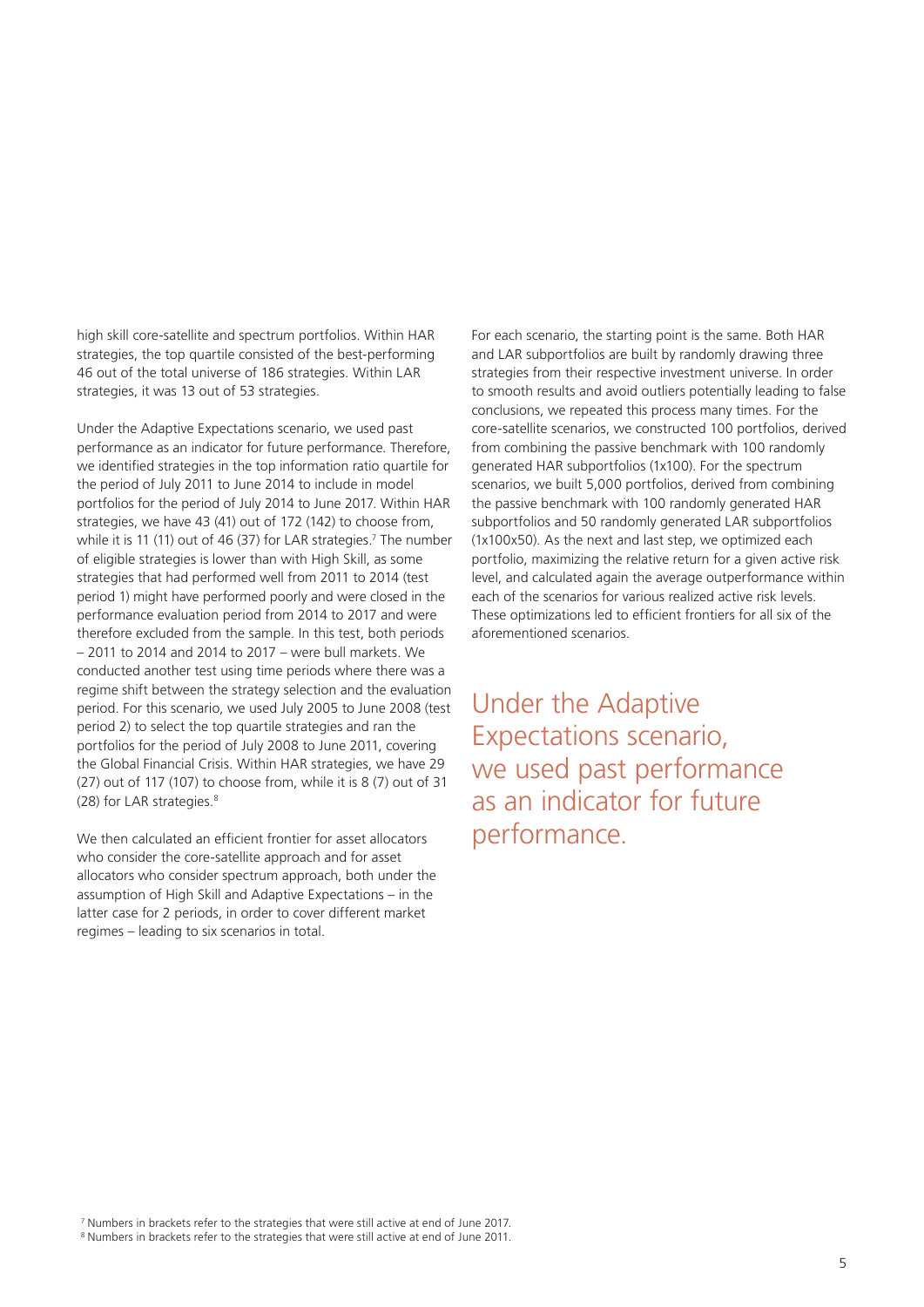# **The result – adding strategies with low to moderate tracking error can improve information ratios**

We find that for an asset allocator with an overall tracking error budget in a range of 1% to 3%, adding LAR strategies with moderate tracking error led to higher information ratios for the overall portfolio, under both High Skills and Adaptive Expectations scenarios. Exhibit 2 demonstrates the comparative results.

Unsurprisingly, the relative return and thus the information ratio were higher with High Skills than with Adaptive Expectations. Also, we observed that with Adaptive Expectations, the improvement of the information ratio was predominantly prevalent in the range of 0.5% to 3% tracking error for the overall portfolio. As asset allocators increase the tracking error, more highly active strategies need to be added to the mix and the positive effect tapers off. Eventually, we observed that going higher than 3% tracking error, the overall information ratio became worse. However, given that there are fewer strategies with an active tracking error large enough to push the portfolio's tracking error above 3%, the averages beyond 3% tracking error is in our view less representative.

Another interesting observation is that the information ratio decayed more quickly for LAR strategies versus HAR strategies in Adaptive Expectations test period 1 when the markets by and large only experienced a bull market. In Adaptive Expectations test period 2, though, when the observation period 2005 – 2008 with the Global Financial Crisis is included, the relationship is inverse as shown in tables 1 and 2 below. During that test period, which covers significant market regime shifts, the Adaptive Expectations alpha of HAR

strategies were less persistent. Hence, the value-add of spectrum versus core-satellite approach was larger in test period 2 than in test period 1.

This leads us to the conclusion that it is sensible to allocate a portion of the portfolio to LAR strategies when striving to improve information ratio. The question that suggests itself now is whether there is an optimal allocation towards LAR strategies and how the allocation changes according to tracking error targets. For this purpose, we plotted the following in Exhibits 3-8: the allocation of assets in Passive, LAR and HAR by tracking error for the above mentioned scenarios High Skill, Adaptive Expectations under test period 1 and Adaptive Expectations under test period 2 for both core-satellite and spectrum approaches.

The outcome from the core-satellite approach under all scenarios is straightforward; the higher the risk budget in terms of tracking error, the higher the share in HAR strategies. The weight in HAR is by and large monotonically increasing as a function of tracking error. The same applies to the HAR weights in the spectrum approach. The LAR weights on the other hand are not monotonically increasing but reach a maximum around 1% and 2% tracking error. This is consistent with prior findings that a) for moderate tracking error levels, LAR strategies help to achieve better information ratio, and b) in order to make full use of larger risk budget, LAR strategies should not replace HAR strategies due to their lower tracking error.

### **Table 1: Test period 1 – Information ratio of LAR vs HAR (strategies selected from median top quartile in period from July 2011 to June 2014)**

|            | <b>Bull market</b><br>Jul 11 - Jun 14 | <b>Bull market</b><br>Jul 14 - Jun 17 |
|------------|---------------------------------------|---------------------------------------|
| LAR        | 133                                   | 0.53                                  |
| <b>HAR</b> | 0.66                                  | 0.53                                  |
|            |                                       |                                       |

Source: UBS Asset Management and eVestment

# **Table 2: Test period 2 – Information ratio of LAR vs HAR (strategies selected from median top quartile in period from July 2005 to June 2014)**

| Bear market<br>Jul 05 - Jun 08 | Bear market<br>Jul 08 - Jun 11w |
|--------------------------------|---------------------------------|
| 154                            | 0.40                            |
| 1.66                           | 0.05                            |
|                                |                                 |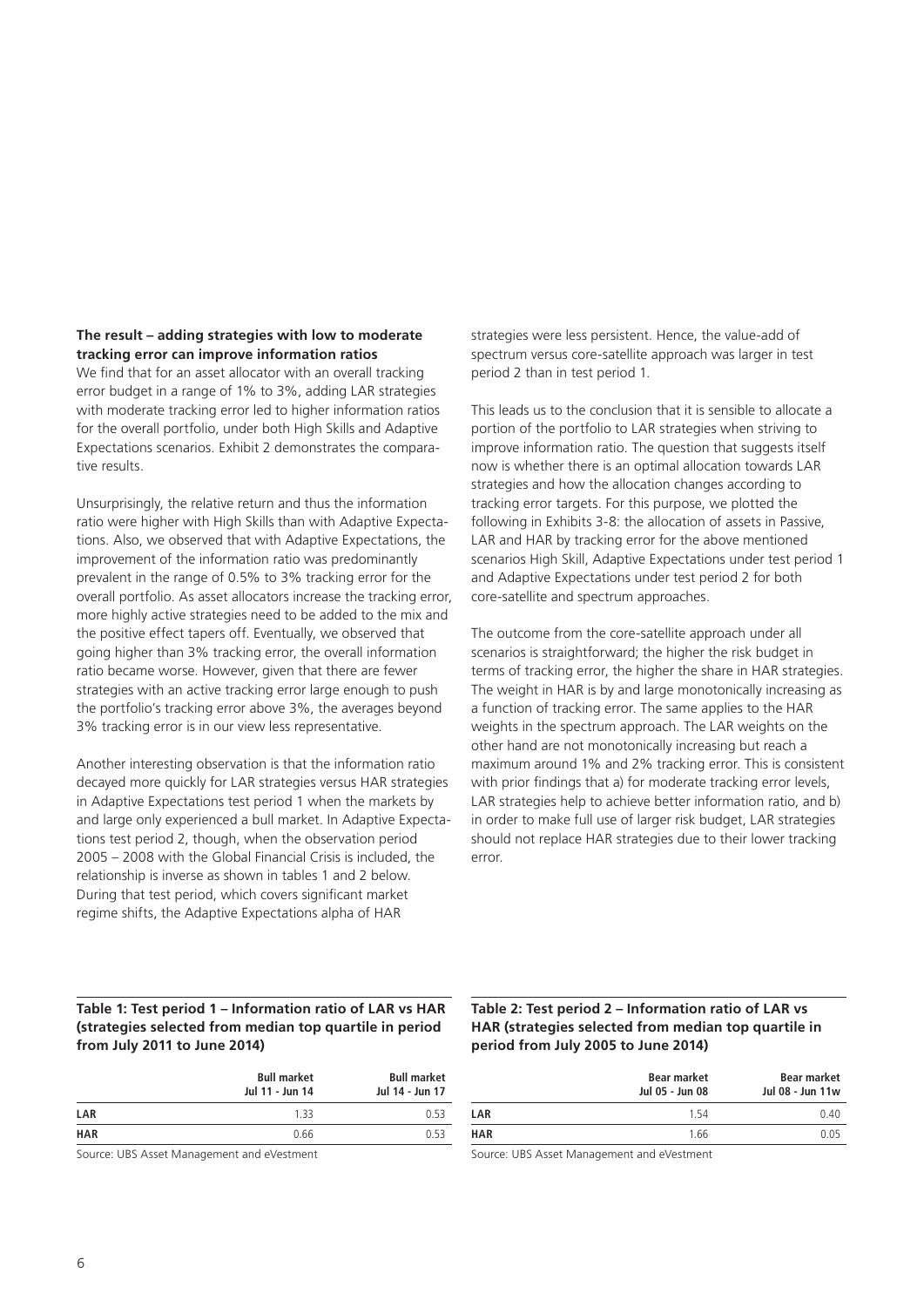

# **Exhibit 2: Efficient frontier scenarios – Core-satellite vs. spectrum approaches**



**Adaptive Expectations test period 2 (July 2005 to June 2008)**



Source: UBS Asset Management and eVestment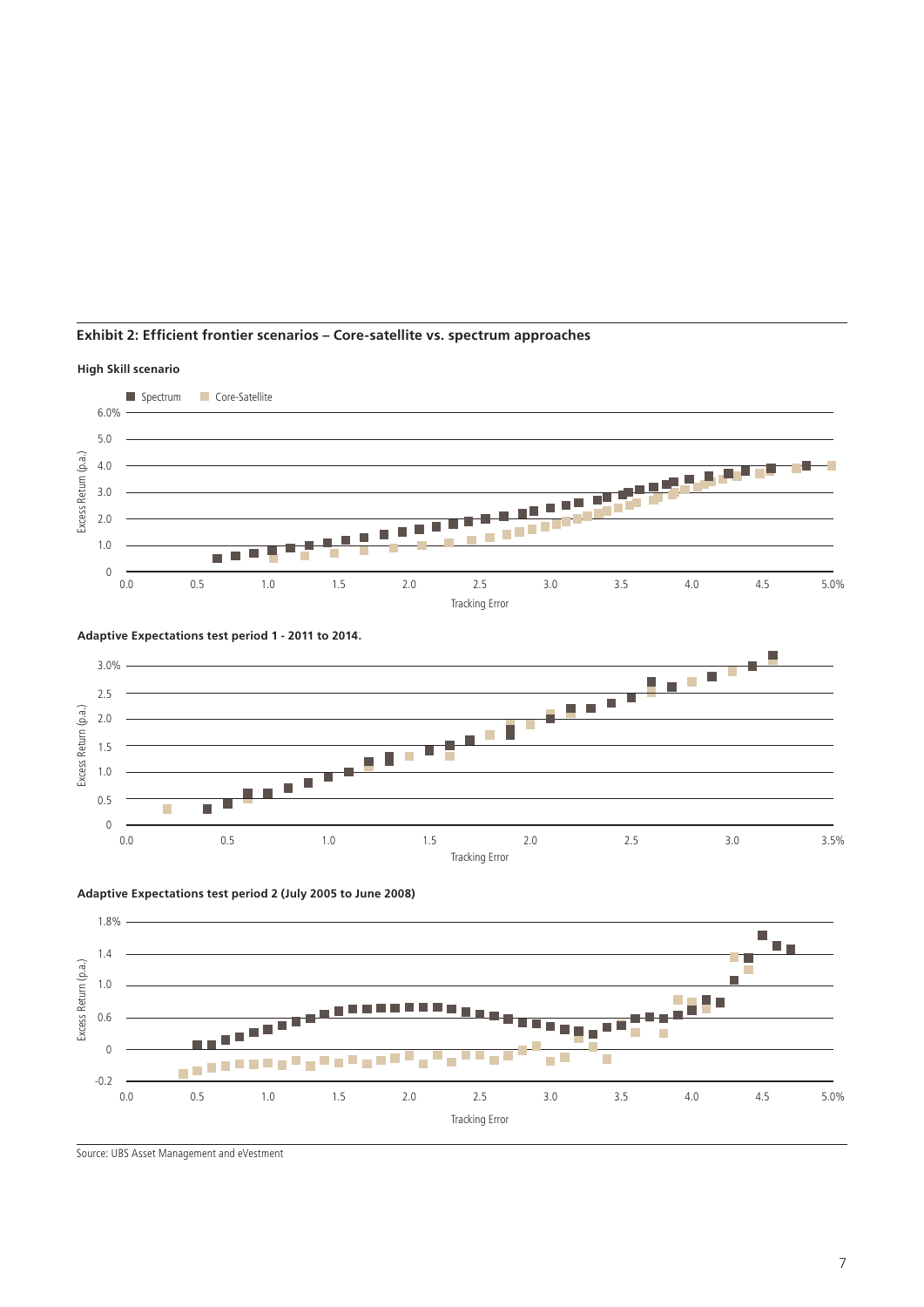

**Exhibit 3: Allocation of assets by tracking error under core-satellite approach High skills – core-satellite**

Source: UBS Asset Management and eVestment

#### **Exhibit 4: Allocation of assets by tracking error under spectrum approach High skills – spectrum**



Source: UBS Asset Management and eVestment

# **Exhibit 5: Allocation of assets by tracking error under core-satellite approach Adaptive expectations period 1 – core-satellite**



Source: UBS Asset Management and eVestment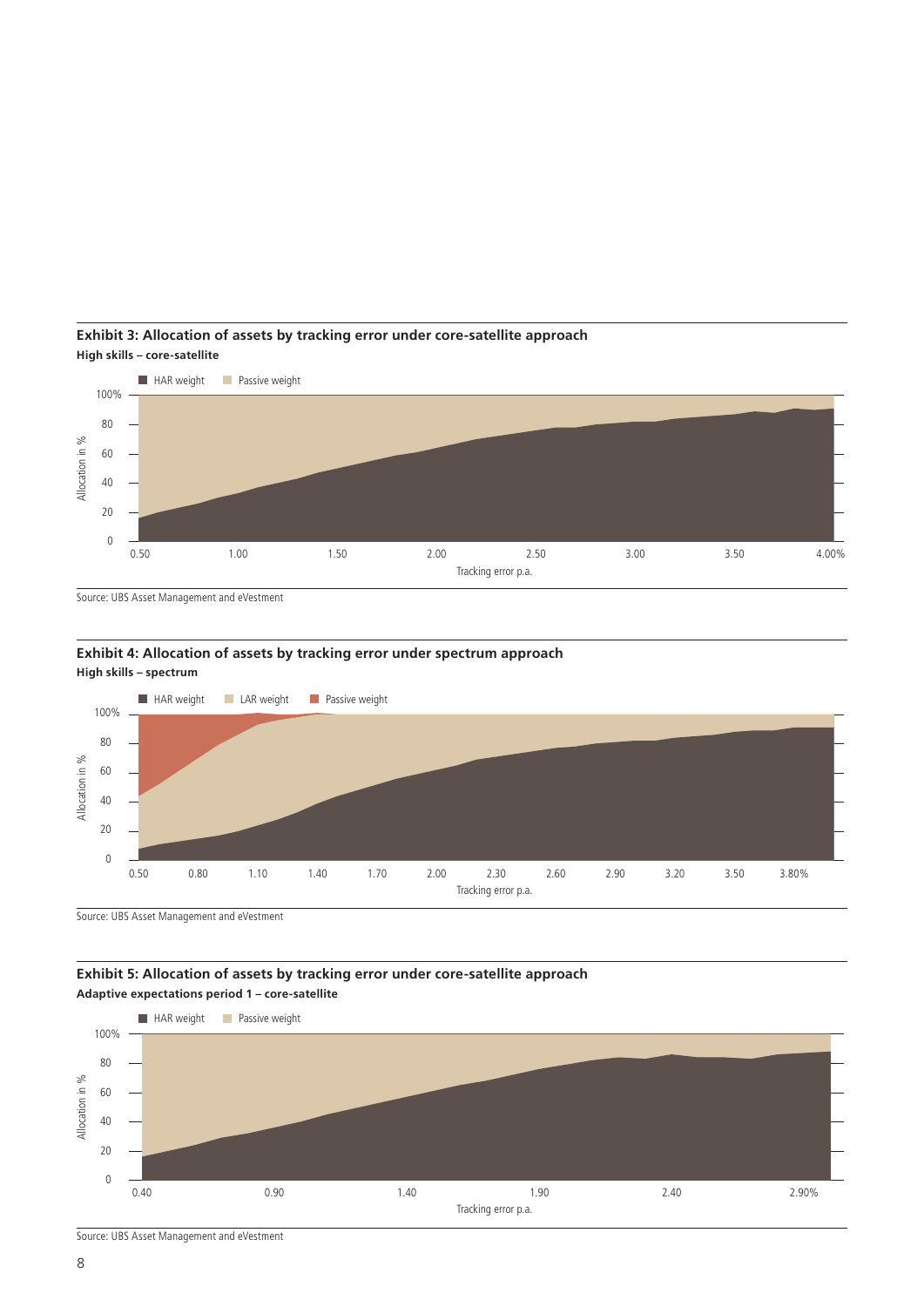

**Exhibit 6: Allocation of assets by tracking error under spectrum approach Adaptive expectations period 1 – spectrum**

Source: UBS Asset Management and eVestment

**Exhibit 7: Allocation of assets by tracking error under core-satellite approach Adaptive expectations period 2 – core-satellite**



Source: UBS Asset Management and eVestment

**Exhibit 8: Allocation of assets by tracking error under spectrum approach Adaptive expectations period 2 – spectrum**

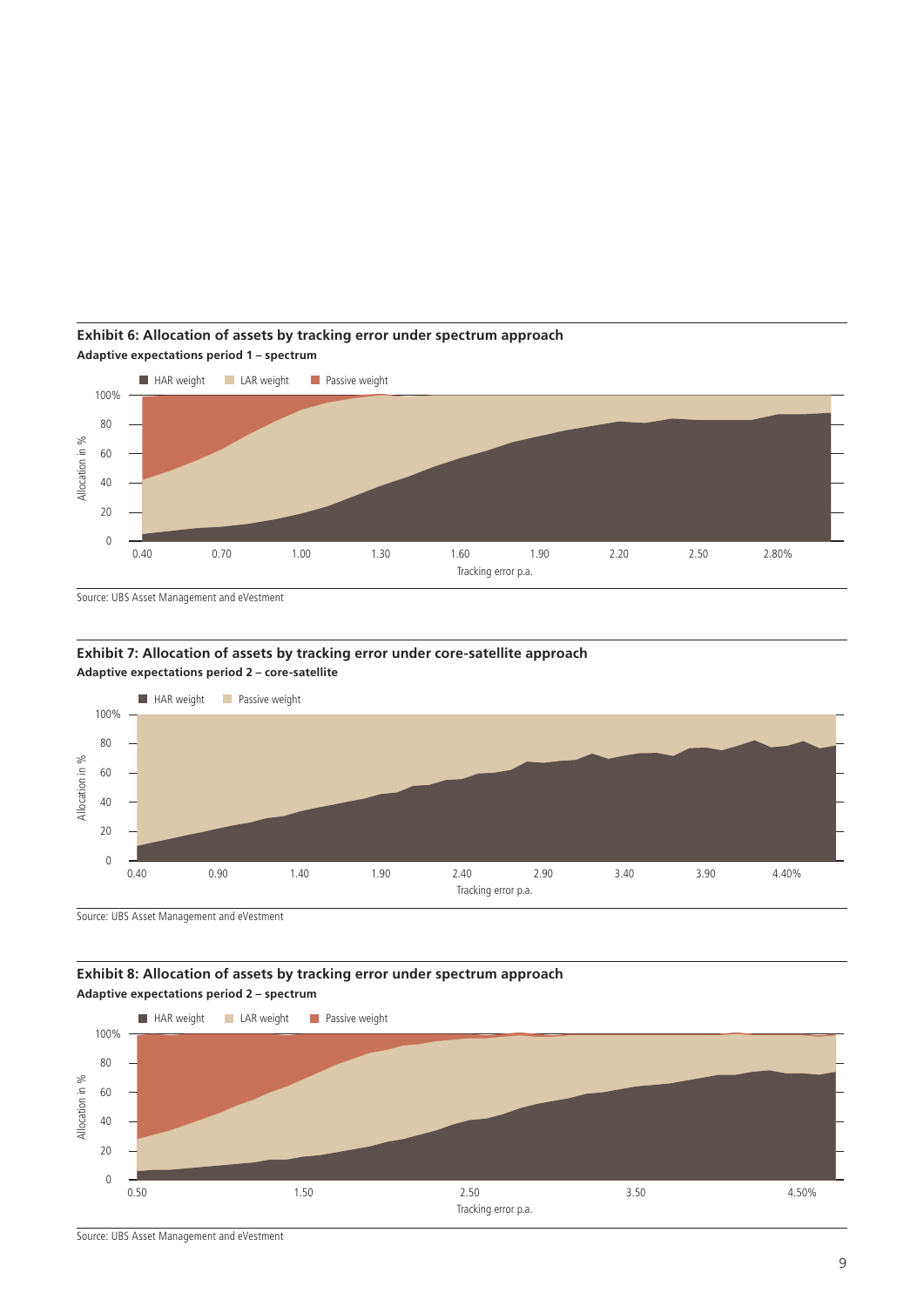The last question we want to address is to compare the allocation change in HAR and Passive from Core-Satellite to Spectrum for a given level of tracking error. This tells us at which assets' expense the weights in LAR are coming from. The results are plotted in Exhibits 9-11 and illustrate two noteworthy observations: Firstly, LAR weights were mainly

increased by decreasing Passive investments. Secondly, for low tracking error targets, HAR weights to a lesser degree were also decreased because the LAR strategies adds the most value, especially in the lower tracking error range. The higher the tracking error budget, the less the HAR portion of the portfolio was affected.

**Exhibit 9: Changes in weights by including enhanced strategies (LAR) to the portfolio, core-satellite as base scenario under High Skill scenario**







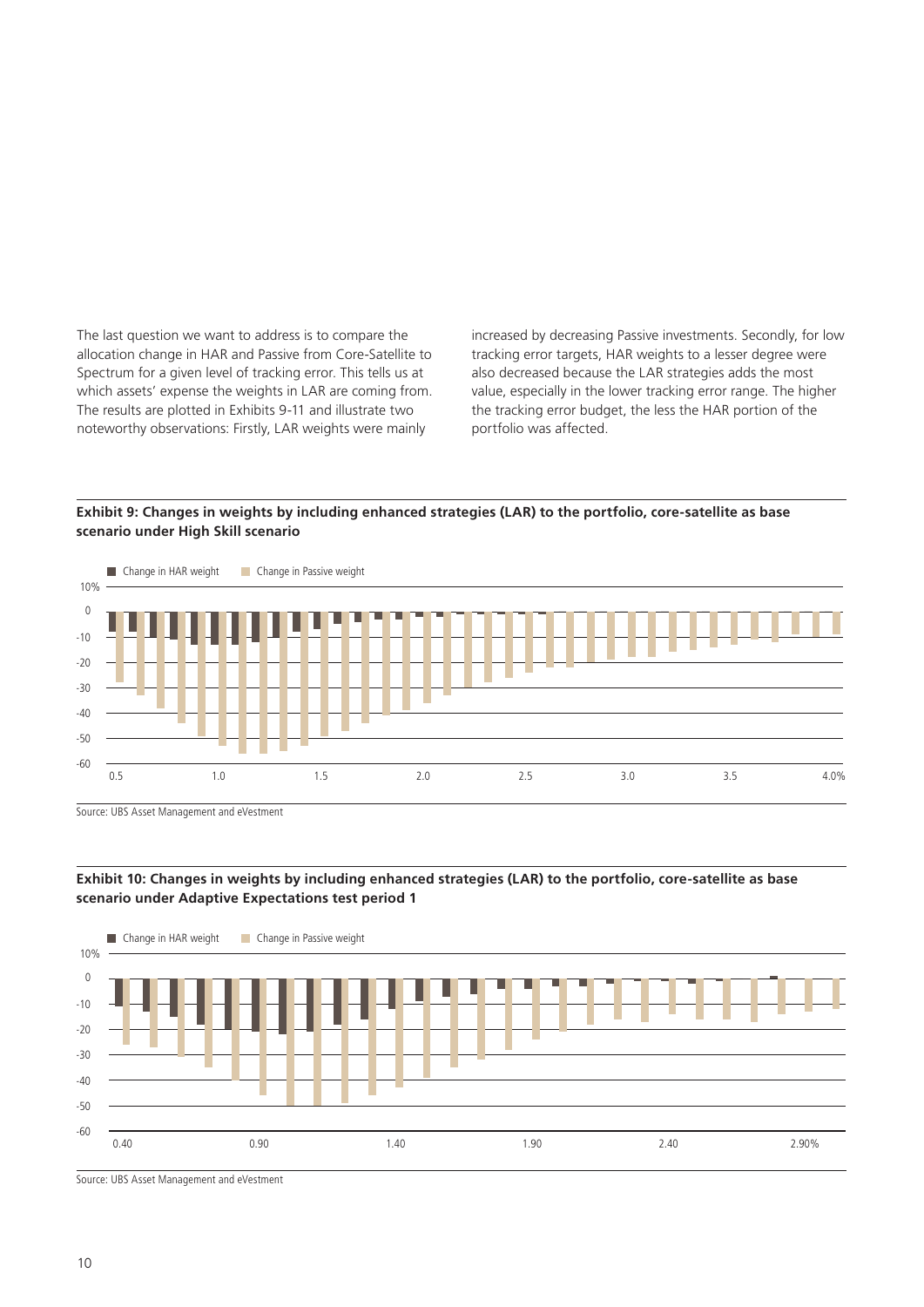# **Exhibit 11: Changes in weights by including enhanced strategies (LAR) to the portfolio, core-satellite as base scenario under Adaptive Expectations test period 2**



Source: UBS Asset Management and eVestment

#### **Conclusion: A spectrum approach works**

Equity asset allocators have to balance a number of potentially conflicting objectives, often including outperforming a benchmark, keeping relative risk low and doing so at low cost.

In this paper, we examined how different ways of mixing passive investments with active strategies of varying relative risk will affect the relative return for a given tracking error. We find that adding LAR strategies to the mix of passive and purely active equity strategies may yield better results. It did so both under the assumption of High Skill in terms of manager selection as well as under the scenario of Adaptive Expectations where past performance is used as a signal for potential inclusion into the portfolio. Under Adaptive Expectations, the value-add of LAR strategies compared to just using high alpha strategies was even larger when the observation period for past performance displayed significantly different behavior than in the subsequent investment period.

The positive effect of including LAR strategies was particularly prevalent in the overall portfolio's tracking error range between 1% and 2% which we believe is a realistic range for asset allocators who are currently invested with a Core-Satellite approach of passive and active strategies.

#### **Next steps for asset allocators:**

- We recommend a spectrum investment strategy, with allocations to passive, LAR and HAR strategies, which we believe is superior to core-satellite in virtually all market environments.
- The portion of LAR should be determined through an optimization process but by and large depends on the investor's risk budget (tracking error). For a very low tracking error budget, the share should be small because only a large passive allocation will meet this requirement. The same should be true for an investor with a very high tracking error, because only a large allocation to highly active strategies will generate a high tracking error. Hence, the proportion of LAR should be highest somewhere in the mid-range of tracking error budgets.
- LAR allocations should predominantly come from current passive allocations.
- Our team favors a multifactor investment approach for consistent performance in a variety of market environments.